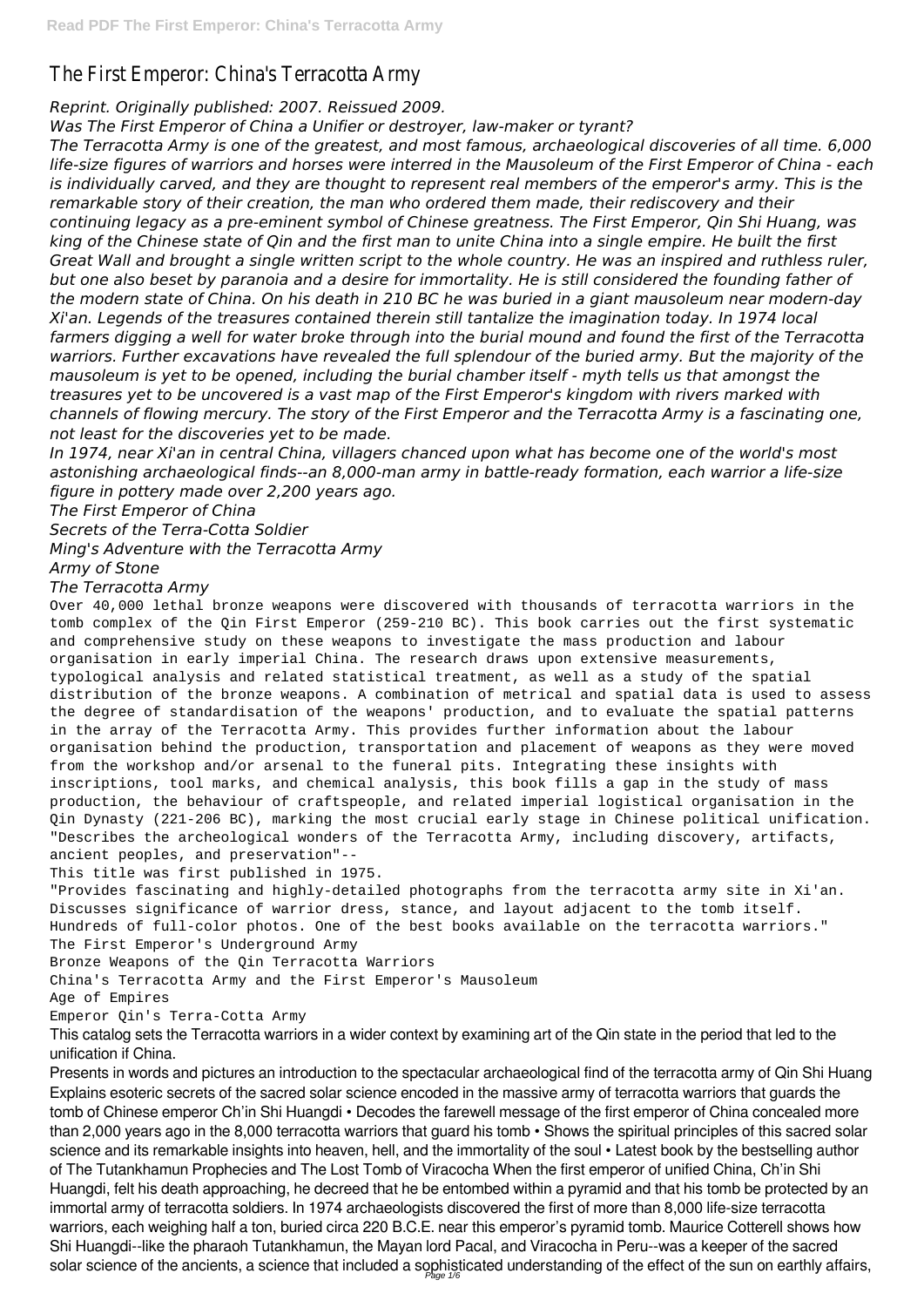fertility rates, and personality. The keepers of this science taught that the soul was immortal and was destined to transform into star energy or be reborn on Earth, depending on an individual's spiritual progress in his or her lifetime. Using his unique understanding of how and why ancient civilizations encoded this extraordinary knowledge, Cotterell decodes the emperor's farewell message concealed in the terracotta warriors--a message that reveals the true purpose of life and the imperishable nature of the soul.

The tomb of China<sub>[7]</sub>'s First Emperor, Qin Shi Huangdi, is guarded by an army of more than 6,000 life-size terracotta warriors. Doubtless many untold treasures and secrets are sealed in the unopened burial chamber<sup>n</sup>and perhaps a deadly river of mercury, too. Young archaeologists will delight in learning about this famous ruler and his quest for eternal life. They<sup>[2]</sup>] find out how the latest technology is being used to reveal more about the tomb<sup>[2]</sup> contents while preserving its artifacts. Beautifully vivid photographs complement the intriguing text, while a timeline aids in summarizing key historical details.

The Tomb of China's First Emperor

Legacy of the First Emperor of China

Exploring the Most Intriguing Puzzle in Chinese History

A Terracotta Army General 'Souvenir' comes alive and swoops Ming away!

China's First Emperor and the Terracotta Warriors

*A critical new interpretation of the early history of Chinese civilization based on the most recent scholarship and archaeological discoveries. "This catalog accompanies the exhibition Terracotta Army: Legacy of the First Emperor of China, organized by the Virginia Museum of Fine Arts"-- More than 22 centuries ago, in China's northwestern Shaanxi province, the first Qin emperor was buried in a magnificent tomb surrounded by an army of some 7,000 terra-cotta soldiers. This lavish volume offers a detailed look at that astonishing army, and the life and times of the man whose resting place it guards. Combining photographs taken expressly for the book with essays by leading experts, this is both a profile of a legendary figure and an unprecedented view of a spectacular archaeological site.*

*Diane Arbus was one of the greatest photographers of the last century. Her portraiture of freaks, circus performers, twins, nudists and others on the social margins connected with a wide public at a deep psychological level. Her suicide in New York in 1971 overshadowed the reception to her work. Her posthumous exhibition at the Museum of Modern Art a year later drew lines around the block. She was born into a Russian-Jewish family, the Nemerovs, who owned a department store on Fifth Avenue. They were family friends with the Avedons. Richard Avedon later championed Arbus's work. Avedon rose to greater and greater commercial success through the magazine world. Arbus died in a rent-protected apartment scrambling to earn her keep with odd teaching assignments. Lubow's biography begins at the moment Arbus quit the world of commercial photography to be an artist. She was uncompromising in that ambition. The book ends with her death. The entire narrative is a slow march towards that event. Selections from the Historical Records*

*The Terracotta Warriors*

*The Terracotta Army of the First Emperor of China*

*The Underground Terracotta Army of Emperor Qin Shi Huang*

*Diane Arbus*

**\*Includes pictures \*Includes ancient accounts of the emperor's reign and description of his tomb \*Describes how the Terracotta Army was designed and created \*Includes a bibliography for further reading "The terracotta army was a one-off creation, original in both concept and execution, unmentioned in any source, no sooner buried than destroyed and forgotten. ... Why so realistic? Why this many? Why full-size? Why clay? ... The initial inspiration was the need to duplicate a new force, of which the main element was infantry, conscripted from the emperor's newly acquired masses of peasants, and protected not with custom-made armor but with scales of leather and simple, standardized weapons. It was the combination of archers, infantry and charioteers, this particular balance between officers and men, that had enabled the First Emperor to unify the nation." - John Man, The Terracotta Army: China's First Emperor and the Birth of a Nation China has always fascinated outsiders, much in the same way that distant light fascinates someone looking down a dark road. It is both familiar and mysterious, ancient and new, and fully understanding it seems to always remain just out of reach. From the Great Wall to the ancient teachings of Confucius, China's natural and man-made wonders have been topics of interest among Westerners since the Middle Ages and the pursuit of trade routes both by land and sea, amazing Marco Polo and 19th century British expeditions in similar ways despite the passage of several centuries between them. For these reasons, it comes as little surprise that people across the world were excited when it was revealed in 1974 that archaeologists had uncovered a new and amazing find: an underground army consisting of thousands of clay soldiers, still standing at their posts despite being over 2,000 years old. In addition to the remarkable feats of craftsmanship and the almost unimaginable size and scale of the Terracotta Army, the sculpted statues seemed to bear testimony of something that modern people could not quite wrap their minds around, representing a time when China was born almost 200 years before Christ. The hope for many was that this remarkable army could reveal the secrets of China's first emperor, Qin Shi Huang, a man who united seven warring tribes into one of the most powerful nations on earth. Even as research continues 40 years after the initial find, some of the facts about the Terracotta Army are staggering. It's estimated that the army consists of 8,000 soldiers, 130 chariots, and hundreds of horses and cavalry, all of which were sculpted on a mass scale by various factories but were subsequently molded to feature their own**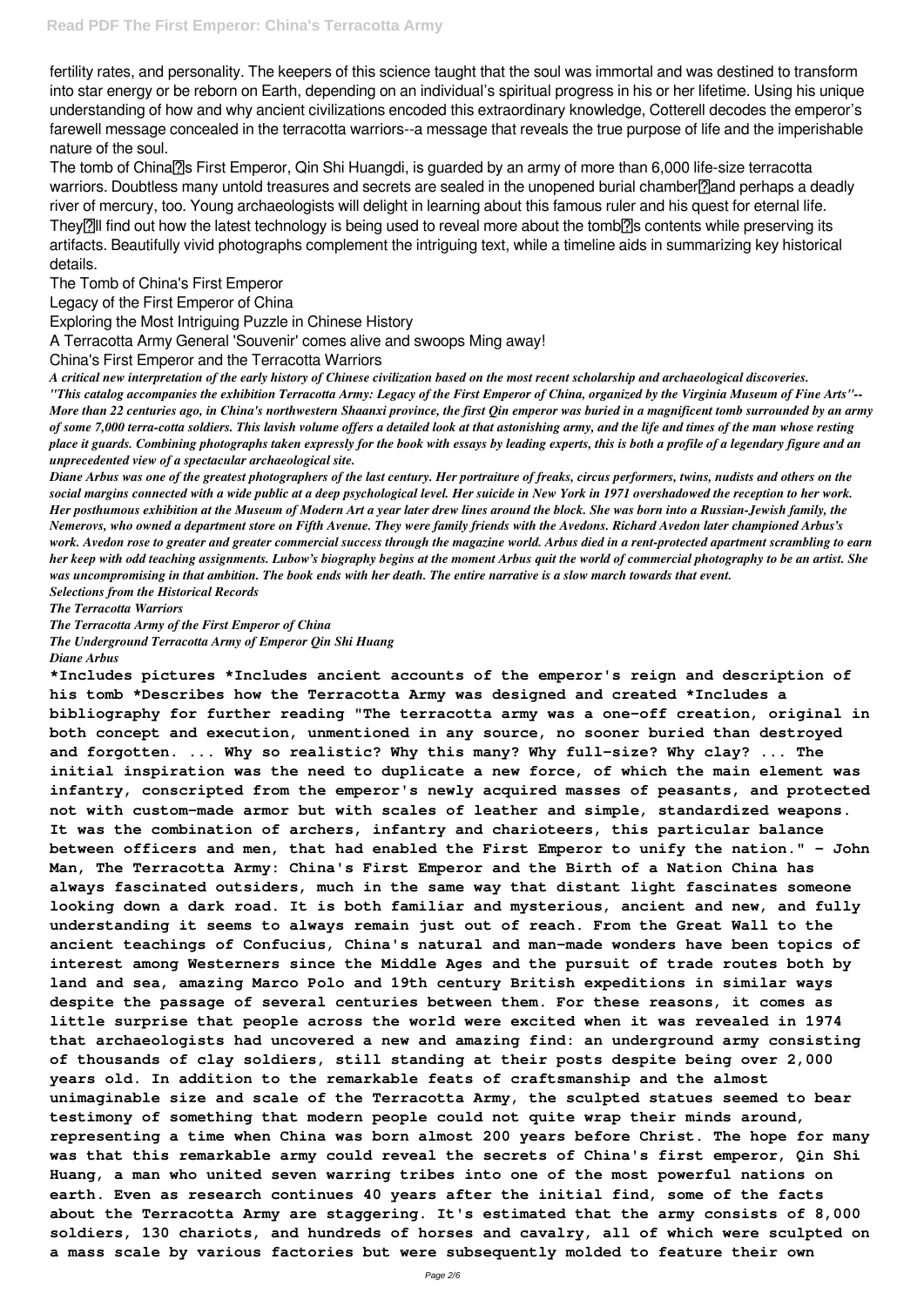#### **Read PDF The First Emperor: China's Terracotta Army**

**unique appearances separate of one another. As if that wasn't enough, there are also terracotta sculptures of acrobats, servants, and musicians, and the sculptures were painted (though most of the paint has faded away over time). This impressive horde of funerary art was buried with Qin Shi Huang to serve him in the afterlife, much the same way Egyptian pyramids were constructed for pharaohs. While the sculptures comprising the Terracotta Army are impressive as a work of art, they have indeed proven to be an invaluable historical source as well. Thanks to collections of weapons buried with the sculptures, as well as the shapes and sizes of the various military equipment, historians can get a sense of what Qin Shi Huang had at his disposal when he fought battles, and the Terracotta Army itself is even organized based on military rank, allowing historians a chance to understand ancient Chinese military formations. The Terracotta Army: The History of Ancient China's Famous Terracotta Warriors and Horses chronicles the history of the Chinese emperor who commissioned them and a description of the famous funerary art. Along with pictures of important people, places, and events, you will learn about the Terracotta Army like never before.**

**"With contributions from leading scholars, this fully illustrated catalogue represents a panoramic view of Qin artistic, military, and administrative achievements under the powerful First Emperor, who unified China in 221 BCE. In addition, it examines the period of Chinese history preceding the emperor's reign and the role of earlier Qin rulers in the evolution of a small state into a superpower."--Provided by publisher. The Terracotta Army of Qin Shihuangdi, the First Emperor of China, is one of the most spectacular and best-known finds in world archaeology. It was discovered by surprise in 1974 by peasants digging a well an 8,000-man garrison in battle-ready formation, spread across four pits. Here were life-size warriors made over two thousand years ago from fired clay (originally brightly painted), carrying real weapons: cavalry, archers and infantry; lowly foot soldiers and high-ranking officers; horses and war chariots. But who was this powerful Emperor of the Qin Dynasty who needed an army to guard him in the afterlife? How were the figures made? How could they have been manufactured on such a vast scale? The astonishing facts behind the figures are revealed in this little books fascinating introduction. Individual pieces are then examined in detail to illustrate the amazing nature of the Terracotta Army. Not only are there figures of different ranks and units, but each head is unique: every racial group in China seems to be represented; facial expressions and hairstyles vary; ages and characters are different. Atmospheric photography and extended captions bring the Army to life and make this book a perfect introduction to what has often been described as the eighth Wonder of the World. This beautifully illustrated multicultural children's book tells a story about China's most famous archeological site—the terracotta soldiers of Xi'an. When a special exhibition of terracotta warriors comes to town, Ming and his mother go to see them at the museum. To remember this exciting event, Ming's mother buys him a little figurine of a General to keep in his room at home. But at midnight, Ming wakes up and finds the General figurine is alive and he has a copper carriage ready to take Ming to his home in Emperor Qin Shi Huang's Tomb in Xi'an, China. In this mysterious underground world over 2,000 years old, Ming meets the General's army of terracotta warriors. Read and find out more about Ming's adventures with his new friends! The Eternal Army Secrets of the Terracotta Army The First Emperor & His Legacy ??????**

**Terracotta Warriors**

*"The tomb of China's First Emperor, Qin Shi Huangdi, is guarded by an army of more than 6,000 lifesize terracotta warriors. Doubtless many untold treasures and secrets are sealed in the unopened burial chamber, and perhaps a deadly river of mercury, too. Young archaeologists will delight in learning about this famous ruler and his quest for eternal life. They'll find out how the latest technology is being used to reveal more about the tomb's contents while preserving its artifacts. Beautifully vivid photographs complement the intriguing text, while a timeline aids in summarizing key historical details."*

*Every new and groundbreaking archaeological discovery refines our understanding of human history. This title examines the exploration and study of Emperor Qin's terra-cotta army. The book explores the mausoleum's creation, traces its discovery and scientific investigation, and discusses future study and conservation efforts. Well-placed sidebars, vivid photos, helpful maps, and a glossary enhance readers' understanding of the topic. Additional features include a table of contents, a selected bibliography, source notes, and an index, plus a timeline and essential facts. Aligned to Common Core Standards and correlated to state standards. Essential Library is an imprint of Abdo Publishing, a division of ABDO.*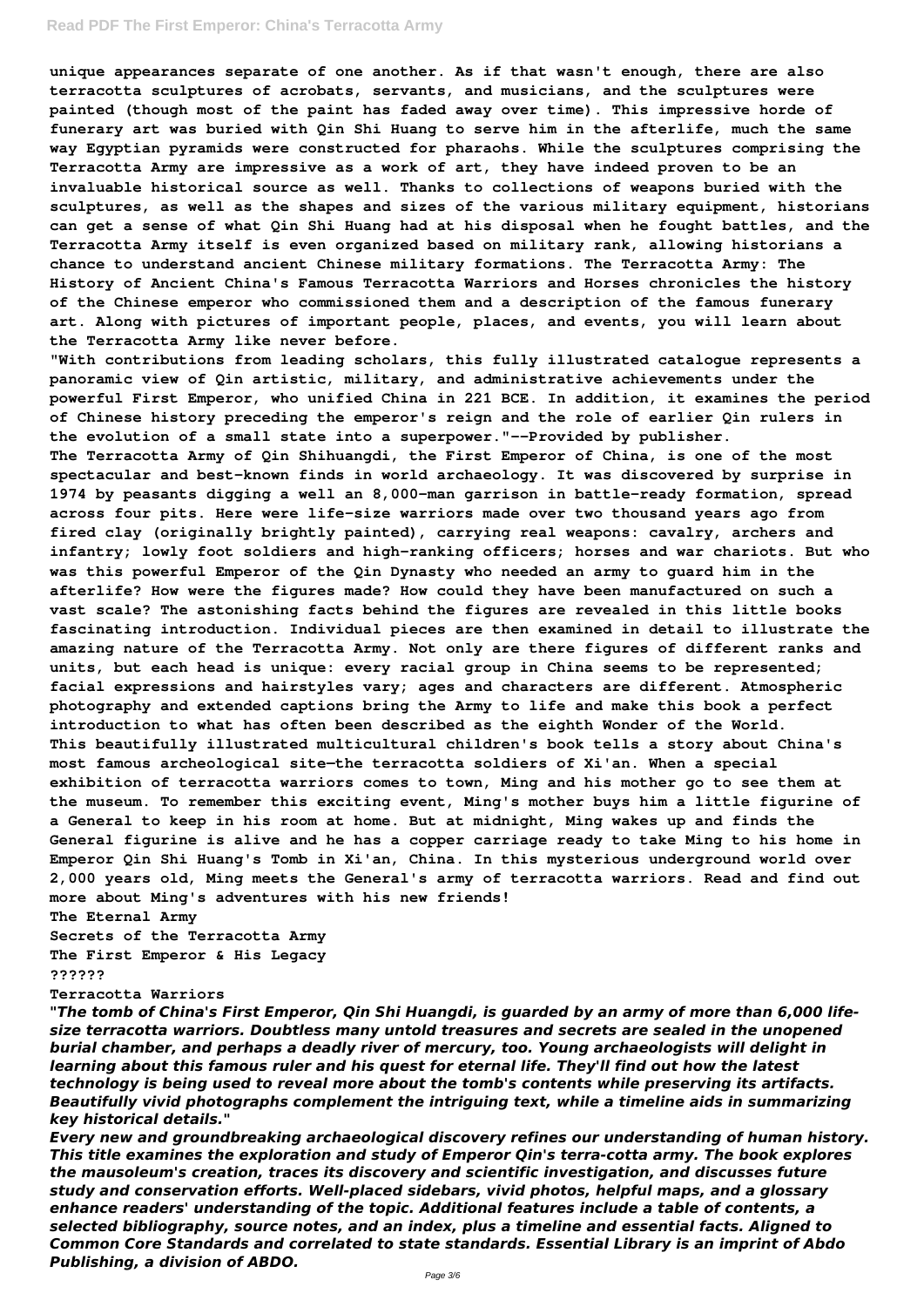*"Ying Zheng was born to rule the world, claiming descent from gods, crowned king while still a child. He was the product of a heartless, brutal regime devoted to domination, groomed from an early age to become the First emperor of China after a century of scheming by his ancestors. He faked a foreign threat to justify an invasion. He ruled a nation under 24-hour surveillance. He ordered his interrogators to torture suspects. He boiled his critics alive. He buried dissenting scholars. He declared war on death itself."--Back of book.*

*Terracotta Warriors provides an intriguing, original and up-to-date account of one of the wonders of the ancient world. Illustrated with a wealth of original photographs, this is the first book available for the general reader. In one of the most astounding archaeological discoveries of all time, the Terracotta Warriors were discovered by chance by farmers in 1974. We now understand that the excavated pits containing nearly eight thousand warriors and hundreds of horses are only part of a much grander mausoleum complex. There is a great deal still to be discovered and understood about the entire area whichis now thought to cover around 100 square kilometres. And there is the tantalising possibility of the opening of the imperial tomb.*

*Wonders from the Earth*

*China's First Emperor and the Birth of a Nation Early China*

*The great terracotta army of China's First Emperor Terra-cotta Soldiers*

**Spanning four centuries, from 221 B.C. to A.D. 220, the Qin and Han dynasties were pivotal to Chinese history, establishing the social and cultural underpinnings of China as we know it today. Age of Empires: Art of the Qin and Han Dynasties is a revelatory study of the dawn of China's imperial age, delving into more than 160 objects that attest to the artistic and cultural flowering that occurred under Qin and Han rule. Before this time, China consisted of seven independent states. They were brought together by Qin Shihuangdi, the self-proclaimed First Emperor of the newly unified realm. Under him, the earliest foundations of the Great Wall were laid, and the Qin army made spectacular advances in the arts of war—an achievement best expressed in the magnificent army of lifesize terracotta warriors and horses that stood before his tomb, seven of which are reproduced here. The Han built on the successes of the Qin, the increasing wealth and refinement of the empire reflected in dazzling bronze and lacquer vessels, ingeniously engineered lamps, and sparkling ornaments of jade and gold from elite Han tombs. But of all the achievements of the Qin-Han era, the most significant is, no doubt, the emergence of a national identity, for it was during this time of unprecedented change that people across the empire began to see themselves as one, with China as their common homeland. p.p1 {margin: 0.0px 0.0px 0.0px 0.0px; font: 14.0px Verdana} With its engaging, authoritative essays and evocative illustrations, Age of Empires provides an invaluable record of a unique epoch in Chinese history, one whose historic and artistic impact continues to resonate into the modern age.**

**When the first emperor of unified China, Ch'in Shi Huangdi, felt his death approaching, he decreed that he be entombed within a pyramid and that his tomb be protected by an army of terracotta figures. Cotterell decodes the emperor's farewell message concealed in the terracotta warriors--a message that reveals the secrets of heaven and hell.**

**The true story of Ying Zheng: the man who unified China, built the Great Wall, and whose tomb is guarded by the famous Terracotta Army.**

**The Terracotta Army is one of the greatest, and most famous, archaeological discoveries of all time. 8,099 life-size figures of warriors and horses were interred in the Mausoleum of the First Emperor of China - each is individually carved, and they are thought to represent real members of the emperor's army. This is the remarkable story of their creation, the man who ordered them made, their rediscovery and their continuing legacy as a pre-eminent symbol of Chinese greatness. The First Emperor, Qin Shi Huang, was king of the Chinese state of Qin and the first man to unite China into a single empire. He built the first Great Wall and brought a single written script to the whole country. He was an inspired and ruthless ruler, but one also beset by paranoia and a desire for immortality. He is still considered the founding father of the modern state of China. On his death in 210 BC he was buried in a giant mausoleum near modern-day Xi'an. Legends of the treasures contained therein still tantalize the imagination today. In 1974 local farmers digging a well for water broke through into the burial mound and found the first of the Terracotta warriors. Further excavations have revealed the full splendour of** the buried army. But the majority of the mausoleum is yet to be opened, including the burial chambe: **itself - myth tells us that amongst the treasures yet to be uncovered is a vast map of the First Emperor's kingdom with rivers marked with channels of flowing mercury. The story of the First Emperor and the Terracotta Army is a fascinating one, not least for the discoveries yet to be made. History, Mystery and the Latest Discoveries China's First Emperor and His Terracotta Warriors**

**The First Emperor**

**The History of Ancient China's Famous Terracotta Warriors and Horses**

**Art of the Qin and Han Dynasties**

*In this action-packed adventure and coming-of-age story that finely weaves fact and fiction, thirteenyear-old Ming lives in a small village in Maoist China in the 1970s. His father is convinced that Emperor Qin's tomb—and the life-size terra-cotta army created to serve and protect the emperor in the afterlife—lies hidden in the hills around them. But if Ming's father doesn't prove it soon, the town's Political Officer will condemn him to the brutal labor camps. From the stories of a terra-cotta soldier who has survived through the centuries, Ming learns the history of Emperor Qin, known for building the Great Wall of China, and how and why the terra-cotta soldiers came to be. As their unlikely friendship develops, Ming experiences the mysterious tomb firsthand, braving deadly traps*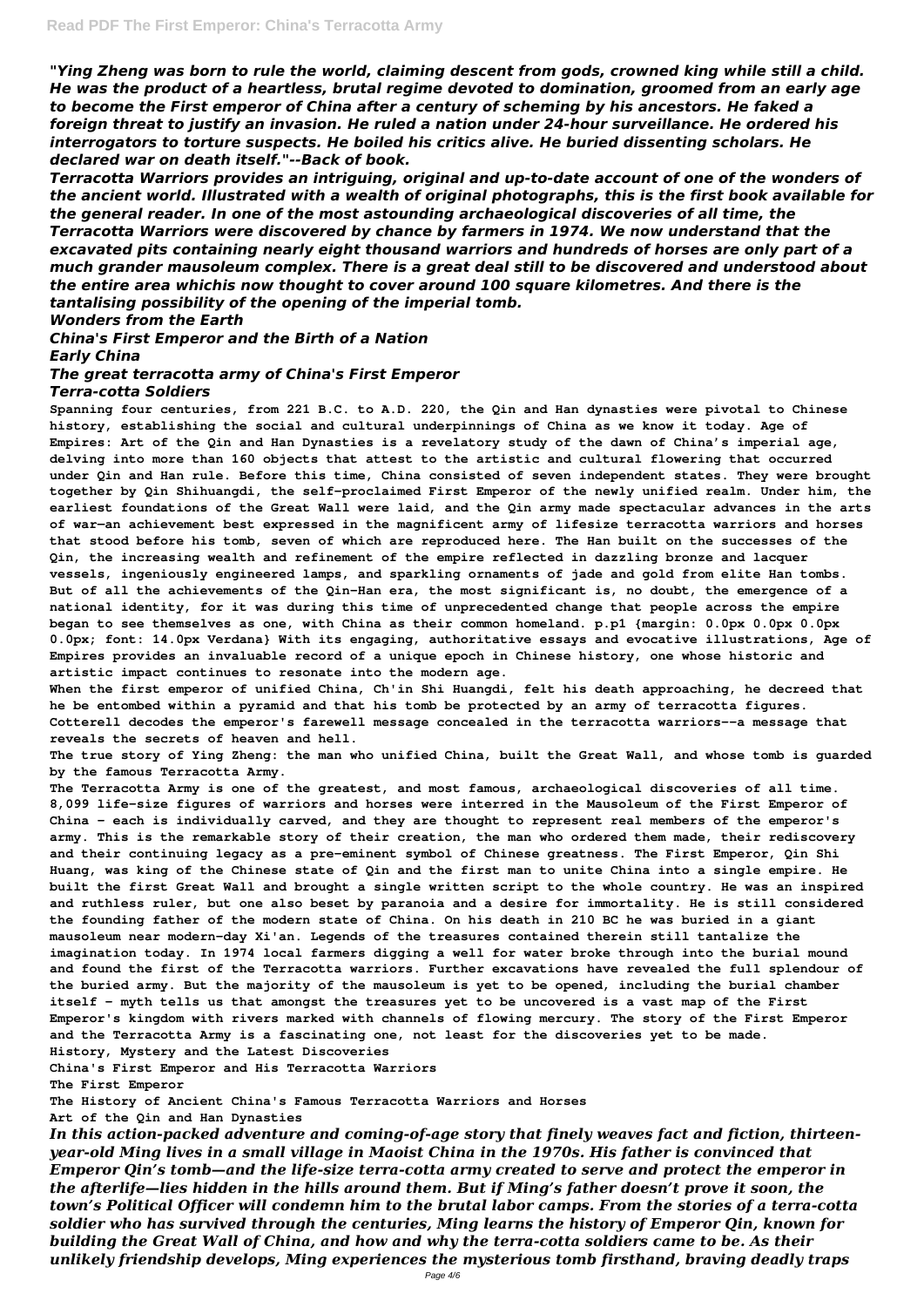*and witnessing the terra-cotta army in action. Most importantly, he comes to see how he can save both the terra-cotta soldiers and his father from the corrupt Political Officer and his Communist cronies. The book is illustrated with photographs of Communist Chinese village life in the 1970s, the Great Wall, and, of course, the excavated tomb with its many terra-cotta soldiers. It also features a special recipe from the story. Praise for Secrets of the Terra-Cotta Soldier "Historical photos and Indiana Jones–style adventure enrich this tale of an unusual meeting between the Qin Dynasty and the 20th century." --Kirkus Reviews "Despite the hardships, both courageous characters work to uphold their respective duties: Shi to protect the tomb and Ming to protect the cultural legacy of China's people. With archival art, recipes, and end notes, this title is sure to be a hit in the classroom." --Booklist*

\*Includes pictures \*Includes ancient accounts of the emperor''s reign and description of his tomb \*Describes how the Terracotta Army was designed and created \*Includes a bibliography for further reading "The terracotta army was a one-off creation, original in both concept and execution, unmentioned in any source, no sooner buried than destroyed and forgotten. ... Why so realistic? Why this many? Why full-size? Why clay? ... The initial inspiration was the need to duplicate a new force, of which the main element was infantry, conscripted from the emperor''s newly acquired masses of peasants, and protected not with custom-made armor but with scales of leather and simple, standardized weapons. It was the combination of archers, infantry and charioteers, this particular balance between officers and men, that had enabled the First Emperor to unify the nation." - John Man, The Terracotta Army: China''s First Emperor and the Birth of a Nation China has always fascinated outsiders, much in the same way that distant light fascinates someone looking down a dark road. It is both familiar and mysterious, ancient and new, and fully understanding it seems to always remain just out of reach. From the Great Wall to the ancient teachings of Confucius, China''s natural and man-made wonders have been topics of interest among Westerners since the Middle Ages and the pursuit of trade routes both by land and sea, amazing Marco Polo and 19th century British expeditions in similar ways despite the passage of several centuries between them. For these reasons, it comes as little surprise that people across the world were excited when it was revealed in 1974 that archaeologists had uncovered a new and amazing find: an underground army consisting of thousands of clay soldiers, still standing at their posts despite being over 2,000 years old. In addition to the remarkable feats of craftsmanship and the almost unimaginable size and scale of the Terracotta Army, the sculpted statues seemed to bear testimony of something that modern people could not quite wrap their minds around, representing a time when China was born almost 200 years before Christ. The hope for many was that this remarkable army could reveal the secrets of China''s first emperor, Qin Shi Huang, a man who united seven warring tribes into one of the most powerful nations on earth. Even as research continues 40 years after the initial find, some of the facts about the Terracotta Army are staggering. It''s estimated that the army consists of 8,000 soldiers, 130 chariots, and hundreds of horses and cavalry, all of which were sculpted on a mass scale by various factories but were subsequently molded to feature their own unique appearances separate of one another. As if that wasn''t enough, there are also terracotta sculptures of acrobats, servants, and musicians, and the sculptures were painted (though most of the paint has faded away over time). This impressive horde of funerary art was buried with Qin Shi Huang to serve him in the afterlife, much the same way Egyptian pyramids were constructed for pharaohs. While the sculptures comprising the Terracotta Army are impressive as a work of art, they have indeed proven to be an invaluable historical source as well. Thanks to collections of weapons buried with the sculptures, as well as the shapes and sizes of the various military equipment, historians can get a sense of what Qin Shi Huang had at his disposal when he fought battles, and the Terracotta Army itself is even organized based on military rank, allowing historians a chance

*A history of the famous Terracotta Army in Xi'an, China, exploring what we now know about it, what remains hidden, and the fascinating theories that surround its creation. Exciting investigations in northwest China are about to reveal more of the mysteries of the huge mausoleum of the Qin Emperor, a portion of which was accidently discovered in 1974 by farmers who were digging a well. The second phase of an international research project began in 2011 and is ongoing. More recently still, promising new excavations began in Pit 2, with exciting fresh discoveries already announced. The Terracotta Warriors seeks to examine one of China's most famous archaeological discoveries in light of these new findings. The book begins with the discovery of the terracotta warriors and then tells the history of the Qin Dynasty and as much as is known about the construction of the 3rd century BCE mausoleum, based on the work of the historian Sima Qian (145–90 BCE). He wrote that the First Emperor was buried with palaces, towers, officials, valuable artifacts, and wondrous objects. According to this account, one hundred flowing rivers were simulated using mercury; the ceiling was decorated with heavenly bodies, high above the features of the land. The new findings and the description of the mausoleum based on the quoted historical accounts suggest that the next discoveries may surpass the size and conception of the original discovery of the terracotta warriors. In the second part, Edward Burman asks: Who built it and how? He also questions the role of the terracotta warriors, who may be servants and not warriors, and what their function may have been in the afterlife. Finally, he anticipates the ongoing discoveries and describes teh new methods of excavation and preservation.*

*Describes the archaeological discovery of thousands of life-sized terracotta warrior statues in northern China in 1974, and discusses the emperor who had them created and placed near his tomb. The rise of Qin and the military conquest of the warring states -- The First Emperor and the Qin empire -- Imperial tours and mountain inscriptions -- The First Emperor's tomb: the afterlife universe -- A two-thousand-year-old underground empire.*

*The great terracotta army of China's first emperor*

*The Secret Codes of the Emperor's Army*

*China's Terracotta Warriors*

### *The Art and Culture of Qin Shihuang's Underground Palace Tomb of an Ancient Chinese Emperor*